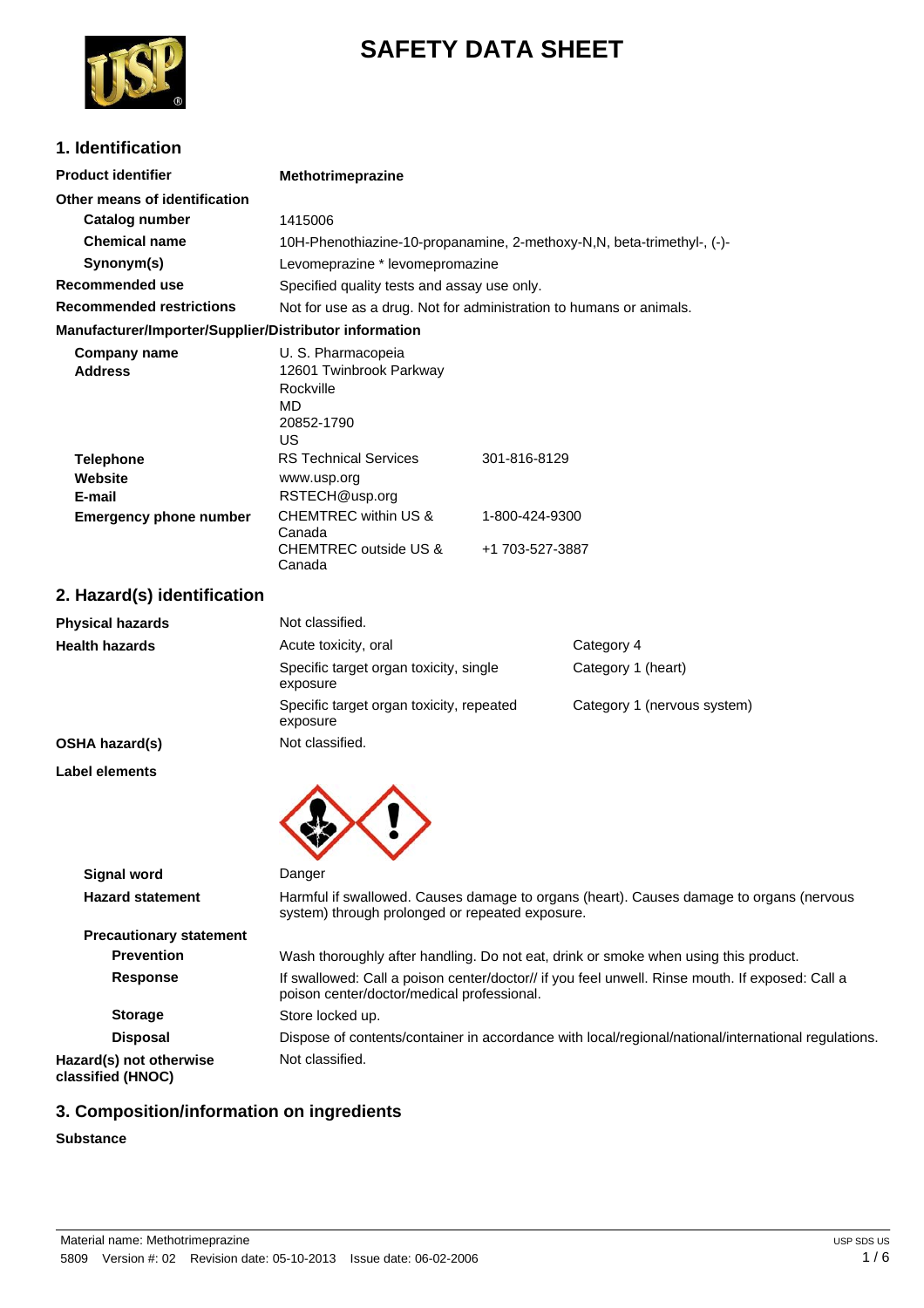| <b>Hazardous components</b><br><b>Chemical name</b>                                 | <b>Common name and synonyms</b>                                                                                                                                                                                                                                                                                                                                                                                                                                                                                                                                                                                                                                                                                                                                                                                                                                                                                                                                                                                                                                                                                                                                                                        | <b>CAS number</b> | %   |
|-------------------------------------------------------------------------------------|--------------------------------------------------------------------------------------------------------------------------------------------------------------------------------------------------------------------------------------------------------------------------------------------------------------------------------------------------------------------------------------------------------------------------------------------------------------------------------------------------------------------------------------------------------------------------------------------------------------------------------------------------------------------------------------------------------------------------------------------------------------------------------------------------------------------------------------------------------------------------------------------------------------------------------------------------------------------------------------------------------------------------------------------------------------------------------------------------------------------------------------------------------------------------------------------------------|-------------------|-----|
| Methotrimeprazine                                                                   | Levomeprazine<br>levomepromazine                                                                                                                                                                                                                                                                                                                                                                                                                                                                                                                                                                                                                                                                                                                                                                                                                                                                                                                                                                                                                                                                                                                                                                       | 60-99-1           | 100 |
| 4. First-aid measures                                                               |                                                                                                                                                                                                                                                                                                                                                                                                                                                                                                                                                                                                                                                                                                                                                                                                                                                                                                                                                                                                                                                                                                                                                                                                        |                   |     |
| <b>Inhalation</b>                                                                   | Move to fresh air. Call a physician if symptoms develop or persist.                                                                                                                                                                                                                                                                                                                                                                                                                                                                                                                                                                                                                                                                                                                                                                                                                                                                                                                                                                                                                                                                                                                                    |                   |     |
| <b>Skin contact</b>                                                                 | Wash off with soap and plenty of water. Get medical attention if irritation develops and persists.                                                                                                                                                                                                                                                                                                                                                                                                                                                                                                                                                                                                                                                                                                                                                                                                                                                                                                                                                                                                                                                                                                     |                   |     |
| Eye contact                                                                         | Immediately flush eyes with plenty of water for at least 15 minutes. Remove contact lenses, if<br>present and easy to do. Continue rinsing. Get medical attention if irritation develops and persists.                                                                                                                                                                                                                                                                                                                                                                                                                                                                                                                                                                                                                                                                                                                                                                                                                                                                                                                                                                                                 |                   |     |
| Ingestion                                                                           | Rinse mouth thoroughly. IF SWALLOWED: Immediately call a POISON CENTER or<br>doctor/physician.                                                                                                                                                                                                                                                                                                                                                                                                                                                                                                                                                                                                                                                                                                                                                                                                                                                                                                                                                                                                                                                                                                         |                   |     |
| <b>Most important</b><br>symptoms/effects, acute and<br>delayed                     | Decrease in motor functions. Behavioral changes.                                                                                                                                                                                                                                                                                                                                                                                                                                                                                                                                                                                                                                                                                                                                                                                                                                                                                                                                                                                                                                                                                                                                                       |                   |     |
| <b>Indication of immediate</b><br>medical attention and special<br>treatment needed | Treatment of phenothiazine overdose should be symptomatic and supportive.<br>1. Do NOT induce vomiting. Perform gastric lavage. Administer activated charcoal as a slurry.<br>2. Control cardiac arrhythmias with intravenous phenytoin. Treat ventricular tachydysrhythmias<br>with sodium bicarbonate.<br>3. For Torsades de Pointes, treat hemodynamically unstable patients with electrical<br>cardioversion. Treat stable patients with magnesium and/or atrial overdrive pacing. Correct<br>electrolyte abnormalities.<br>4. Treat hypotension with positioning, intravenous fluids, and norepinephrine or phenylephrine.<br>Do NOT use epinephrine.<br>5. Treat convulsions with a benzodiazepine and phenytoin. Monitor ECG. Do NOT use<br>barbiturates that may potentiate respiratory and CNS depression.<br>6. For parkinsonian effects or dystonia, administer benztropine or diphenhydramine.<br>7. Treat neuroleptic malignant syndrome with cooling and bromocriptine.<br>8. Monitor acid-base status, fluid and electrolyte balance, hepatic enzymes, renal function, urine<br>output, and cardiac function.<br>9. Most phenothiazines are not removed by dialysis. [Meditext; USP DI] |                   |     |
| <b>General information</b>                                                          | Remove from exposure. Remove contaminated clothing. For treatment advice, seek guidance<br>from an occupational health physician or other licensed health-care provider familiar with<br>workplace chemical exposures. In the United States, the national poison control center phone<br>number is 1-800-222-1222. If person is not breathing, give artificial respiration. If breathing is<br>difficult, give oxygen if available. Persons developing serious hypersensitivity (anaphylactic)<br>reactions must receive immediate medical attention.                                                                                                                                                                                                                                                                                                                                                                                                                                                                                                                                                                                                                                                  |                   |     |
| 5. Fire-fighting measures                                                           |                                                                                                                                                                                                                                                                                                                                                                                                                                                                                                                                                                                                                                                                                                                                                                                                                                                                                                                                                                                                                                                                                                                                                                                                        |                   |     |
| Suitable extinguishing media                                                        | Water spray, dry chemical, carbon dioxide, or foam as appropriate for surrounding fire and<br>materials.                                                                                                                                                                                                                                                                                                                                                                                                                                                                                                                                                                                                                                                                                                                                                                                                                                                                                                                                                                                                                                                                                               |                   |     |
| Unsuitable extinguishing<br>media                                                   | None known.                                                                                                                                                                                                                                                                                                                                                                                                                                                                                                                                                                                                                                                                                                                                                                                                                                                                                                                                                                                                                                                                                                                                                                                            |                   |     |
| Specific hazards arising from<br>the chemical                                       | No unusual fire or explosion hazards noted.                                                                                                                                                                                                                                                                                                                                                                                                                                                                                                                                                                                                                                                                                                                                                                                                                                                                                                                                                                                                                                                                                                                                                            |                   |     |
| Special protective equipment<br>and precautions for firefighters                    | Wear suitable protective equipment.                                                                                                                                                                                                                                                                                                                                                                                                                                                                                                                                                                                                                                                                                                                                                                                                                                                                                                                                                                                                                                                                                                                                                                    |                   |     |
| <b>Fire-fighting</b><br>equipment/instructions                                      | As with all fires, evacuate personnel to a safe area. Firefighters should use self-contained<br>breathing equipment and protective clothing.                                                                                                                                                                                                                                                                                                                                                                                                                                                                                                                                                                                                                                                                                                                                                                                                                                                                                                                                                                                                                                                           |                   |     |
| <b>Specific methods</b>                                                             | Cool containers exposed to flames with water until well after the fire is out.                                                                                                                                                                                                                                                                                                                                                                                                                                                                                                                                                                                                                                                                                                                                                                                                                                                                                                                                                                                                                                                                                                                         |                   |     |
| 6. Accidental release measures                                                      |                                                                                                                                                                                                                                                                                                                                                                                                                                                                                                                                                                                                                                                                                                                                                                                                                                                                                                                                                                                                                                                                                                                                                                                                        |                   |     |
| <b>Personal precautions,</b><br>protective equipment and<br>emergency procedures    | Keep unnecessary personnel away. Do not touch damaged containers or spilled material unless<br>wearing appropriate protective clothing. Avoid inhalation of dust from the spilled material. Ensure<br>adequate ventilation. Wear appropriate personal protective equipment.                                                                                                                                                                                                                                                                                                                                                                                                                                                                                                                                                                                                                                                                                                                                                                                                                                                                                                                            |                   |     |
| <b>Methods and materials for</b><br>containment and cleaning up                     | Sweep up or vacuum up spillage and collect in suitable container for disposal. Avoid the<br>generation of dusts during clean-up. For waste disposal, see section 13 of the SDS. Wash spill<br>site.                                                                                                                                                                                                                                                                                                                                                                                                                                                                                                                                                                                                                                                                                                                                                                                                                                                                                                                                                                                                    |                   |     |
| 7. Handling and storage                                                             |                                                                                                                                                                                                                                                                                                                                                                                                                                                                                                                                                                                                                                                                                                                                                                                                                                                                                                                                                                                                                                                                                                                                                                                                        |                   |     |
| <b>Precautions for safe handling</b>                                                | As a general rule, when handling USP Reference Standards, avoid all contact and inhalation of<br>dust, mists, and/or vapors associated with the material. Clean equipment and work surfaces with<br>suitable detergent or solvent after use. After removing gloves, wash hands and other exposed<br>skin thoroughly.                                                                                                                                                                                                                                                                                                                                                                                                                                                                                                                                                                                                                                                                                                                                                                                                                                                                                   |                   |     |
| Conditions for safe storage,<br>including any incompatibilities                     | Store in tight container as defined in the USP-NF. This material should be handled and stored per<br>label instructions to ensure product integrity.                                                                                                                                                                                                                                                                                                                                                                                                                                                                                                                                                                                                                                                                                                                                                                                                                                                                                                                                                                                                                                                   |                   |     |

5809 Version #: 02 Revision date: 05-10-2013 Issue date: 06-02-2006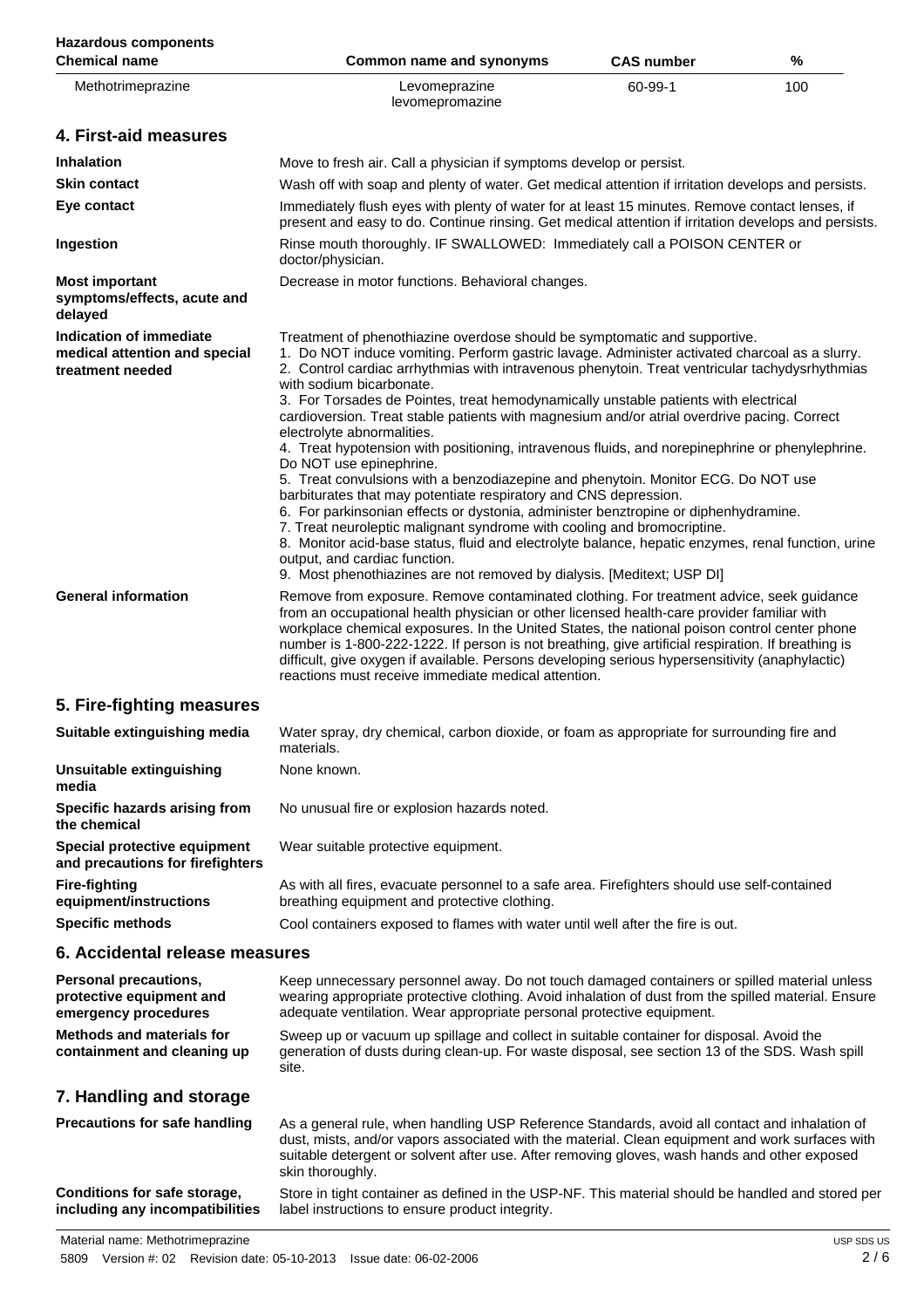#### **8. Exposure controls/personal protection**

| <b>Biological limit values</b>           | No biological exposure limits noted for the ingredient(s).                                                                                                                                                                                                                                                                                                                                                                                                                                                                                                                                                                                                                                                                                                                                                                  |
|------------------------------------------|-----------------------------------------------------------------------------------------------------------------------------------------------------------------------------------------------------------------------------------------------------------------------------------------------------------------------------------------------------------------------------------------------------------------------------------------------------------------------------------------------------------------------------------------------------------------------------------------------------------------------------------------------------------------------------------------------------------------------------------------------------------------------------------------------------------------------------|
| <b>Exposure guidelines</b>               | No exposure standards allocated.                                                                                                                                                                                                                                                                                                                                                                                                                                                                                                                                                                                                                                                                                                                                                                                            |
| Appropriate engineering<br>controls      | Airborne exposure should be controlled primarily by engineering controls such as general dilution<br>ventilation, local exhaust ventilation, or process enclosure. Local exhaust ventilation is generally<br>preferred to general exhaust because it can control the contaminant at its source, preventing<br>dispersion into the work area. An industrial hygiene survey involving air monitoring may be used<br>to determine the effectiveness of engineering controls. Effectiveness of engineering controls<br>intended for use with highly potent materials should be assessed by use of nontoxic surrogate<br>materials.<br>Local exhaust ventilation such as a laboratory fume hood or other vented enclosure is<br>recommended, particularly for grinding, crushing, weighing, or other dust-generating procedures. |
|                                          | Individual protection measures, such as personal protective equipment                                                                                                                                                                                                                                                                                                                                                                                                                                                                                                                                                                                                                                                                                                                                                       |
| <b>Eye/face protection</b>               | Safety glasses with sideshields are recommended. Face shields or goggles may be required if<br>splash potential exists or if corrosive materials are present. Approved eye protection (e.g., bearing<br>the ANSI Z87 or CSA stamp) is preferred. Maintain eyewash facilities in the work area.                                                                                                                                                                                                                                                                                                                                                                                                                                                                                                                              |
| <b>Skin protection</b>                   |                                                                                                                                                                                                                                                                                                                                                                                                                                                                                                                                                                                                                                                                                                                                                                                                                             |
| <b>Hand protection</b>                   | Chemically compatible gloves. For handling solutions, ensure that the glove material is protective<br>against the solvent being used. Use handling practices that minimize direct hand contact.<br>Employees who are sensitive to natural rubber (latex) should use nitrile or other synthetic nonlatex<br>gloves. Use of powdered latex gloves should be avoided due to the risk of latex allergy.                                                                                                                                                                                                                                                                                                                                                                                                                         |
| <b>Other</b>                             | For handling of laboratory scale quantities, a cloth lab coat is recommended. Where significant<br>quantities are handled, work clothing may be necessary to prevent take-home contamination.                                                                                                                                                                                                                                                                                                                                                                                                                                                                                                                                                                                                                               |
| <b>Respiratory protection</b>            | Where respirators are deemed necessary to reduce or control occupational exposures, use<br>NIOSH-approved respiratory protection and have an effective respirator program in place<br>(applicable U.S. regulation OSHA 29 CFR 1910.134).                                                                                                                                                                                                                                                                                                                                                                                                                                                                                                                                                                                    |
| <b>Thermal hazards</b>                   | Not available.                                                                                                                                                                                                                                                                                                                                                                                                                                                                                                                                                                                                                                                                                                                                                                                                              |
| <b>General hygiene</b><br>considerations | Handle in accordance with good industrial hygiene and safety practice.                                                                                                                                                                                                                                                                                                                                                                                                                                                                                                                                                                                                                                                                                                                                                      |

## **9. Physical and chemical properties**

| Fine white crystalline powder.<br>Appearance      |                                |
|---------------------------------------------------|--------------------------------|
| <b>Physical state</b>                             | Solid.                         |
| Form                                              | Powder.                        |
| Odor                                              | Practically odorless.          |
| <b>Odor threshold</b>                             | Not available.                 |
| рH                                                | Not available.                 |
| Melting point/freezing point                      | Approximately 126 ° C          |
| Initial boiling point and boiling<br>range        | Not available.                 |
| <b>Flash point</b>                                | Not available.                 |
| <b>Evaporation rate</b>                           | Not available.                 |
| Flammability (solid, gas)                         | Not applicable.                |
| Upper/lower flammability or explosive limits      |                                |
| <b>Flammability limit - lower</b><br>$(\%)$       | Not available.                 |
| <b>Flammability limit - upper</b><br>(%)          | Not available.                 |
| Explosive limit - lower (%)                       | Not available.                 |
| Explosive limit - upper (%)                       | Not available.                 |
| Vapor density                                     | Not available.                 |
| <b>Relative density</b>                           | Not available.                 |
| Solubility in water                               | 20 mg/l Practically insoluble. |
| <b>Partition coefficient</b><br>(n-octanol/water) | 4.68                           |
| <b>Auto-ignition temperature</b>                  | Not available.                 |
| <b>Decomposition temperature</b>                  | Not available.                 |
| <b>Viscosity</b>                                  | Not available.                 |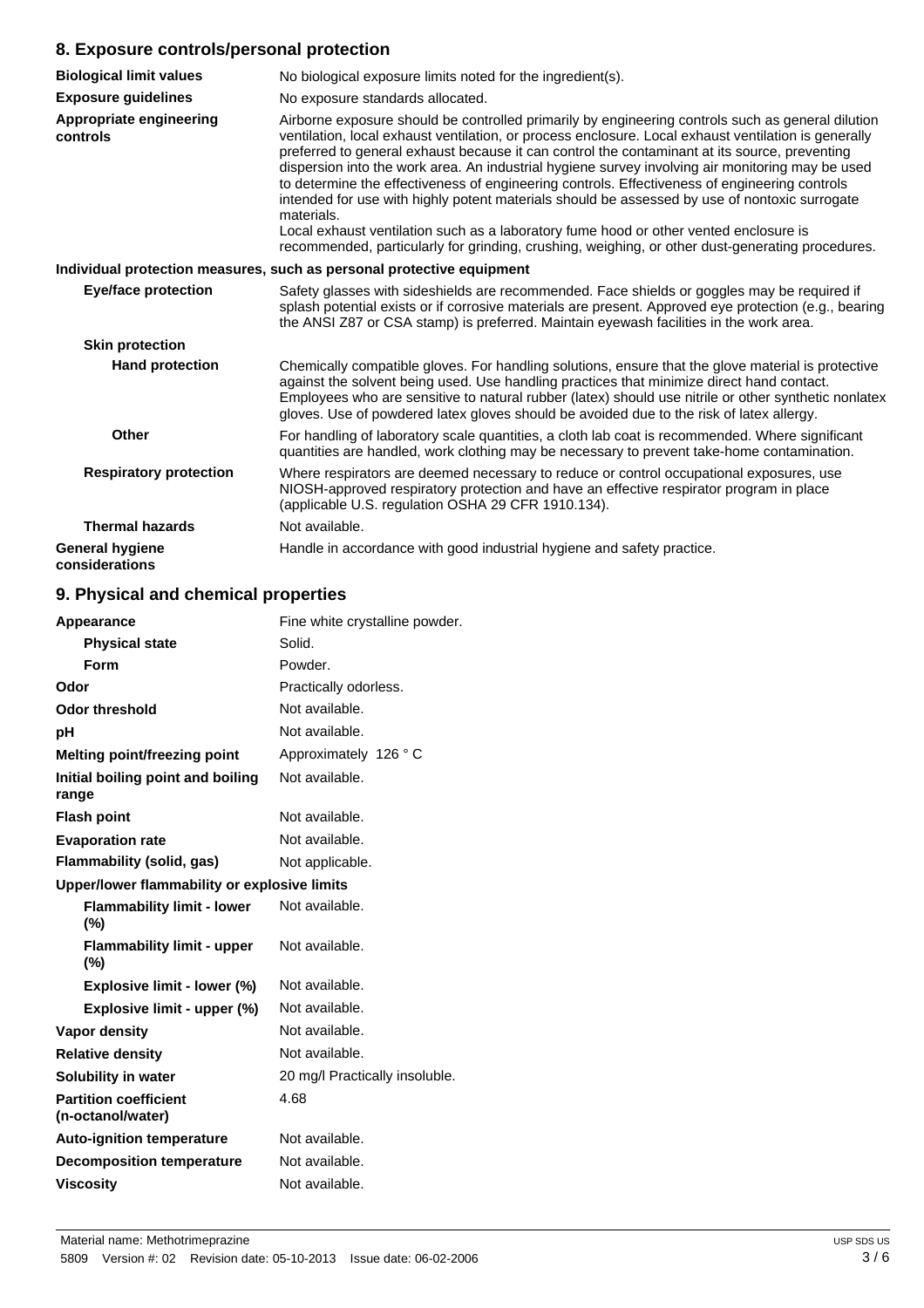| <b>Other information</b> |                                                                                                |
|--------------------------|------------------------------------------------------------------------------------------------|
| <b>Chemical family</b>   | Aliphatic phenothiazine.                                                                       |
| Molecular formula        | C <sub>19</sub> H <sub>24</sub> N <sub>2</sub> O <sub>S</sub>                                  |
| <b>Molecular weight</b>  | 328.47                                                                                         |
| Solubility (other)       | Freely soluble in chloroform, in ether, and in boiling alcohol; sparingly soluble in methanol. |

## **10. Stability and reactivity**

| <b>Reactivity</b>                            | No reactivity hazards known.                                                                                         |
|----------------------------------------------|----------------------------------------------------------------------------------------------------------------------|
| <b>Chemical stability</b>                    | Material is stable under normal conditions.                                                                          |
| <b>Possibility of hazardous</b><br>reactions | No dangerous reaction known under conditions of normal use.                                                          |
| <b>Conditions to avoid</b>                   | None known.                                                                                                          |
| Incompatible materials                       | Strong mineral acids. Strong bases.                                                                                  |
| <b>Hazardous decomposition</b><br>products   | NO <sub>x</sub> , SO <sub>x</sub> . Irritating and/or toxic fumes or gases. Emits toxic fumes under fire conditions. |

## **11. Toxicological information**

#### **Information on likely routes of exposure**

| Ingestion                                                                           | Harmful if swallowed.                                                                                                                                                                                                                                                                                                                                                                                                                                                                                                                                                                                                                                                                                                                                                             |
|-------------------------------------------------------------------------------------|-----------------------------------------------------------------------------------------------------------------------------------------------------------------------------------------------------------------------------------------------------------------------------------------------------------------------------------------------------------------------------------------------------------------------------------------------------------------------------------------------------------------------------------------------------------------------------------------------------------------------------------------------------------------------------------------------------------------------------------------------------------------------------------|
| <b>Inhalation</b>                                                                   | Due to lack of data the classification is not possible.                                                                                                                                                                                                                                                                                                                                                                                                                                                                                                                                                                                                                                                                                                                           |
| <b>Skin contact</b>                                                                 | Due to lack of data the classification is not possible.                                                                                                                                                                                                                                                                                                                                                                                                                                                                                                                                                                                                                                                                                                                           |
| Eye contact                                                                         | Due to lack of data the classification is not possible.                                                                                                                                                                                                                                                                                                                                                                                                                                                                                                                                                                                                                                                                                                                           |
| Symptoms related to the<br>physical, chemical, and<br>toxicological characteristics | Dizziness when standing<br>For phenothiazines: Abnormal heartbeat. Sudden death. Involuntary movement (muscle spasms;<br>uncontrolled body movements; difficulty breathing, speaking, or swallowing; loss of balance;<br>trembling or shaking hands and fingers; shuffling walk; unusual facial expressions; eyelid spasms;<br>twisting of neck, trunk, arms, or legs). Rigidity. Weakness. Incoordination. Dizziness. Drowsiness.<br>Disorientation. Pinpoint pupils. Yellow eyes and/or skin. Dry mouth. Constipation. Nasal<br>congestion. Decreased sweating. Difficulty urinating. Increased sensitivity of skin or eyes to<br>sunlight. Skin rash. Changes in menstrual period. Swelling or pain in breasts or milk secretion.<br>Weight gain. Vomiting. Convulsions. Coma. |
| Delayed and immediate effects<br>of exposure                                        | Orthostatic hypotension.<br>For phenothiazines: Extrapyramidal effects. Motor restlessness. Vision changes. Low blood<br>pressure. Hypothermia or hyperthermia. Central nervous system toxicity. Cardiac toxicity.<br>Respiratory depression.                                                                                                                                                                                                                                                                                                                                                                                                                                                                                                                                     |
| <b>Chronic effects</b>                                                              | For phenothiazines: Skin and eye discoloration. Tardive dyskinesia.                                                                                                                                                                                                                                                                                                                                                                                                                                                                                                                                                                                                                                                                                                               |
| <b>Cross sensitivity</b>                                                            | Persons sensitive to any other phenothiazine may be sensitive to this material also.                                                                                                                                                                                                                                                                                                                                                                                                                                                                                                                                                                                                                                                                                              |
| <b>Medical conditions aggravated</b><br>by exposure                                 | For phenothiazines: Active alcoholism. Blood, liver, kidney, respiratory, or cardiovascular<br>disorders. Pheochromocytoma. History of convulsive disorders, brain damage, neuroleptic<br>malignant syndrome, or dermatoses. Acquired immune deficiency syndrome (AIDS). Glaucoma.<br>Parkinson's disease. Reye's syndrome. Breast cancer. Hypocalcemia. Exposure to extreme heat<br>or phosphorus insecticides.                                                                                                                                                                                                                                                                                                                                                                  |

**Acute toxicity**

| <b>Product</b>                              | <b>Species</b>                                                                                                     | <b>Test Results</b> |
|---------------------------------------------|--------------------------------------------------------------------------------------------------------------------|---------------------|
| Methotrimeprazine (CAS 60-99-1)             |                                                                                                                    |                     |
| Acute                                       |                                                                                                                    |                     |
| Oral                                        |                                                                                                                    |                     |
| LD50                                        | Mouse                                                                                                              | 370 mg/kg           |
|                                             | Rat                                                                                                                | 1100 mg/kg          |
| <b>Skin corrosion/irritation</b>            | Due to lack of data the classification is not possible.                                                            |                     |
| Serious eye damage/eye<br><i>irritation</i> | Due to lack of data the classification is not possible.                                                            |                     |
| <b>Respiratory sensitization</b>            | Due to lack of data the classification is not possible.                                                            |                     |
| <b>Skin sensitization</b>                   | Due to lack of data the classification is not possible.<br>Contact dermatitis has been reported in the literature. |                     |
| <b>Germ cell mutagenicity</b>               | Due to lack of data the classification is not possible.                                                            |                     |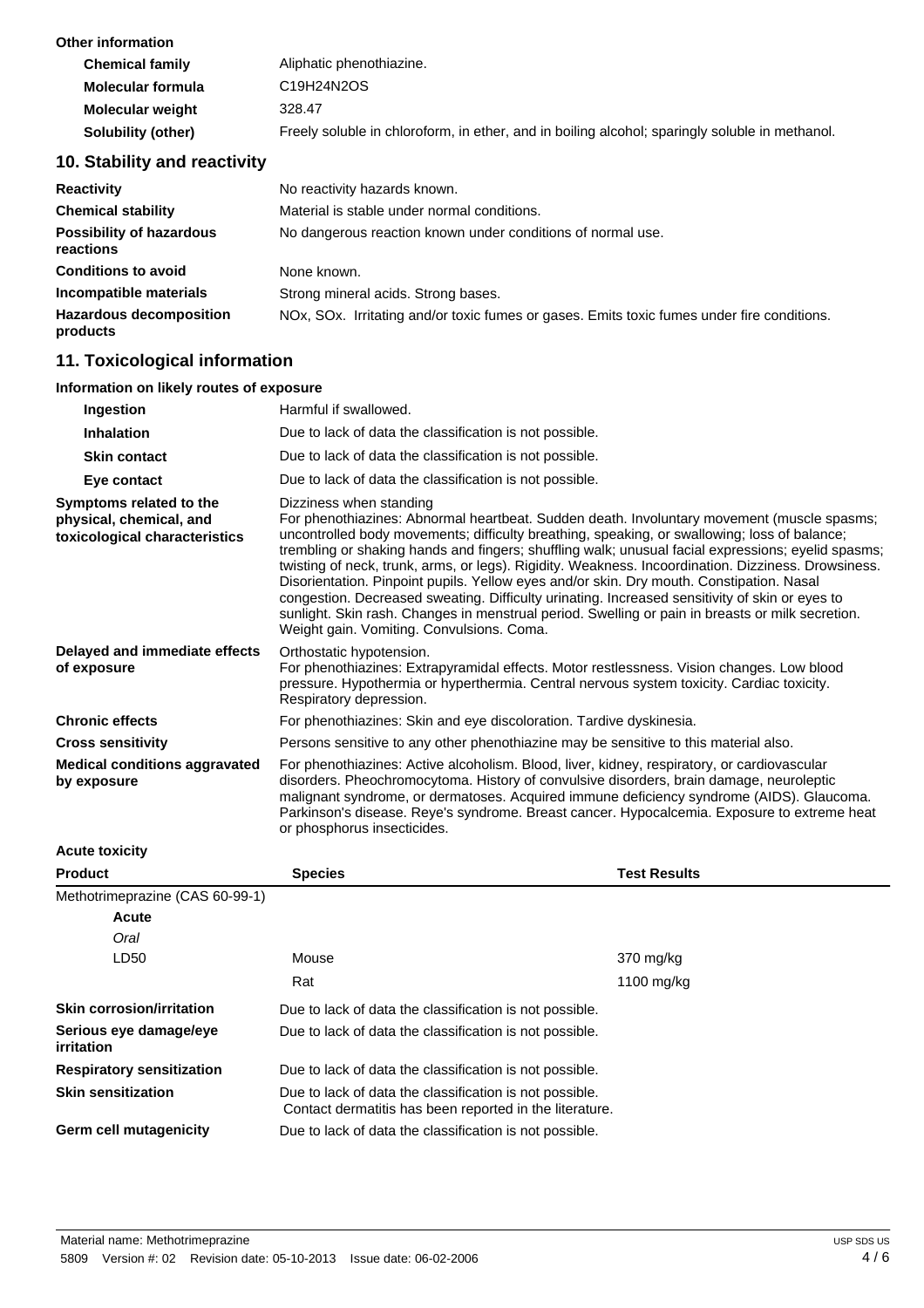| Carcinogenicity                                                                                     | Due to lack of data the classification is not possible.<br>This product is not considered to be a carcinogen by IARC, ACGIH, NTP, or OSHA.<br>Phenothiazines produce an elevation in prolactin concentrations. In vitro studies show about 1/3<br>of human breast cancers are prolactin-dependent. Studies in rodents found an increase in<br>mammary tumors after long-term administration of antipsychotic medications. Early<br>epidemiological studies did not show an association between chronic administration of<br>antipsychotics and breast cancer in women. A later study found a modest dose-related increased<br>risk of breast cancer in women using antipsychotic dopamine antagonists. The available evidence<br>is inconclusive. |
|-----------------------------------------------------------------------------------------------------|---------------------------------------------------------------------------------------------------------------------------------------------------------------------------------------------------------------------------------------------------------------------------------------------------------------------------------------------------------------------------------------------------------------------------------------------------------------------------------------------------------------------------------------------------------------------------------------------------------------------------------------------------------------------------------------------------------------------------------------------------|
| <b>Reproductive toxicity</b>                                                                        | Due to lack of data the classification is not possible.<br>There have been reports of prolonged jaundice, under or overactive reflexes, movement<br>disorders, and withdrawal effects (runny nose, vomiting, difficulty breathing) in newborns exposed<br>to phenothiazines in utero.                                                                                                                                                                                                                                                                                                                                                                                                                                                             |
| <b>Reproductivity</b><br>Multi-generational animal study<br>had smaller litter sizes than controls. | Result: Possible anti-fertility effect; successive generations                                                                                                                                                                                                                                                                                                                                                                                                                                                                                                                                                                                                                                                                                    |
| Specific target organ toxicity -<br>single exposure                                                 | Causes damage to organs (heart).                                                                                                                                                                                                                                                                                                                                                                                                                                                                                                                                                                                                                                                                                                                  |
| Specific target organ toxicity -<br>repeated exposure                                               | Causes damage to organs (nervous system) through prolonged or repeated exposure.                                                                                                                                                                                                                                                                                                                                                                                                                                                                                                                                                                                                                                                                  |
| <b>Aspiration hazard</b>                                                                            | Based on available data, the classification criteria are not met.                                                                                                                                                                                                                                                                                                                                                                                                                                                                                                                                                                                                                                                                                 |
| 12. Ecological information                                                                          |                                                                                                                                                                                                                                                                                                                                                                                                                                                                                                                                                                                                                                                                                                                                                   |
| <b>Ecotoxicity</b>                                                                                  | There are no data on the ecotoxicity of this product.                                                                                                                                                                                                                                                                                                                                                                                                                                                                                                                                                                                                                                                                                             |
| <b>Persistence and degradability</b>                                                                | No data is available on the degradability of this product.                                                                                                                                                                                                                                                                                                                                                                                                                                                                                                                                                                                                                                                                                        |
| <b>Bioaccumulative potential</b>                                                                    | Not available.                                                                                                                                                                                                                                                                                                                                                                                                                                                                                                                                                                                                                                                                                                                                    |
| <b>Mobility in soil</b>                                                                             | Not available.                                                                                                                                                                                                                                                                                                                                                                                                                                                                                                                                                                                                                                                                                                                                    |

## **Other adverse effects** Not available.

#### **13. Disposal considerations**

| <b>Disposal instructions</b>             | This product, in its present state, when discarded or disposed of, is not a hazardous waste<br>according to Federal regulations (40 CFR 261.4 (b)(4)). Under RCRA, it is the responsibility of<br>the user of the product to determine, at the time of disposal, whether the product meets RCRA<br>criteria for hazardous waste. Dispose in accordance with all applicable regulations. |
|------------------------------------------|-----------------------------------------------------------------------------------------------------------------------------------------------------------------------------------------------------------------------------------------------------------------------------------------------------------------------------------------------------------------------------------------|
| Local disposal regulations               | Not available.                                                                                                                                                                                                                                                                                                                                                                          |
| Hazardous waste code                     | Not regulated.                                                                                                                                                                                                                                                                                                                                                                          |
| Waste from residues / unused<br>products | Empty containers or liners may retain some product residues. This material and its container must<br>be disposed of in a safe manner (see: Disposal instructions).                                                                                                                                                                                                                      |
| Contaminated packaging                   | Empty containers should be taken to an approved waste handling site for recycling or disposal.<br>Since emptied containers may retain product residue, follow label warnings even after container is<br>emptied.                                                                                                                                                                        |

### **14. Transport information**

#### **DOT**

Not regulated as a hazardous material by DOT.

#### **IATA**

Not regulated as a dangerous good.

**Transport in bulk according to Annex II of MARPOL 73/78 and the IBC Code** No information available.

#### **15. Regulatory information**

**US federal regulations** One or more components are not listed on TSCA.

CERCLA/SARA Hazardous Substances - Not applicable.

#### **Superfund Amendments and Reauthorization Act of 1986 (SARA)**

| <b>Hazard categories</b>                         | Immediate Hazard - No<br>Delayed Hazard - No<br>Fire Hazard - No<br>Pressure Hazard - No<br>Reactivity Hazard - No |
|--------------------------------------------------|--------------------------------------------------------------------------------------------------------------------|
| <b>SARA 302 Extremely</b><br>hazardous substance | N٥                                                                                                                 |